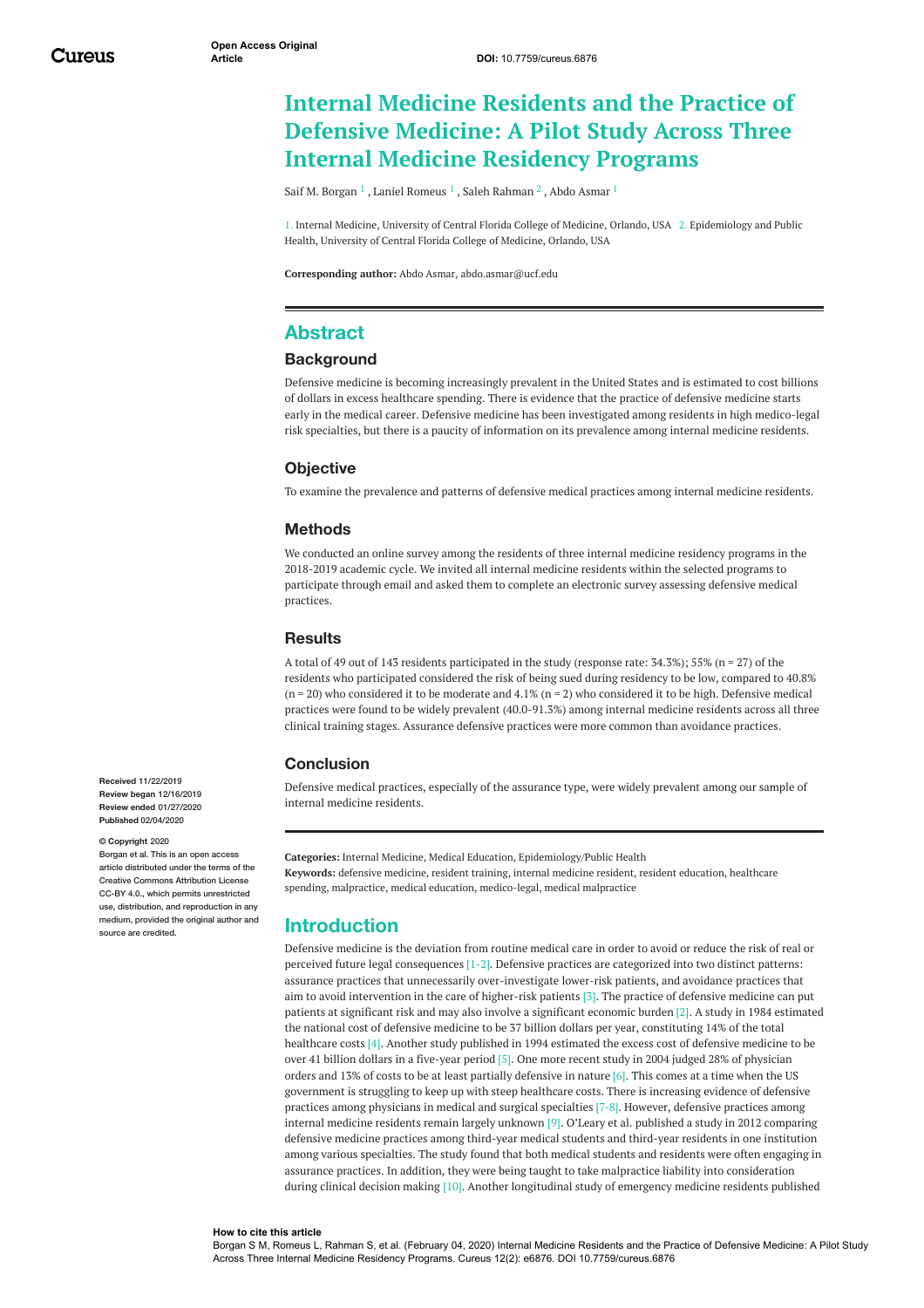in 2007 concluded there were no significant differences in malpractice liability concerns or defensive medicine between interns and graduates across a four-year period [11]. Brilla et al. conducted a comparative study in 2006 between neurology residents in the US and Germany and concluded that US residents are more likely to consider medical liability as a problem and more likely to practice defensive medicine [12]. There are no studies investigating defensive medicine specifically among internal medicine residents. Based on anecdotal reports, we hypothesized that defensive medical practices would be widely prevalent among internal medicine residents. We conducted a cross-sectional study to investigate self-reported defensive medical practices and their patterns among internal medicine residents.

# **Materials And Methods**

### **Study population and settings**

We conducted an online, survey-based study assessing defensive medicine practices. Residents across three internal medicine residency programs in Central and North Florida were invited to participate. The three programs were chosen based on convenience (programs operated under one regional university affiliation), and they had a capacity of 68, 45, and 30 residents, respectively. All three programs can be described as university-affiliated with the main teaching site being a community regional medical center for each. In the largest participating program, residents spent approximately 50% of their clinical duties in a Veterans Affairs (VA) hospital. Six months into the academic year of 2018-2019 (November 2018), emails were sent inviting residents to participate by completing an online questionnaire on defensive medicine. We sent reminder emails to survey non-responders every two weeks for six weeks (a total of three reminders).

### **Questionnaire**

A previously created questionnaire by Studdert et al. was adapted for use in this study [3]. The original survey was used to examine the prevalence of defensive medicine among "high risk" specialties (emergency medicine, general surgery, orthopedic surgery, neurosurgery, obstetrics/gynecology, and radiology) and developed through interviews with representatives in the medical community, societies, insurers, and hospital and government agencies. In the current study, we amended the questionnaire to suit the resident population. Face and content validity were done by receiving expert opinions and feedback from residents and their clinical educators. The reliability of the instrument is yet to be determined with a larger sample size. The survey included closed-ended Likert scale questions assessing the frequency of various defensive medicine practices of both assurance and avoidance types. Additional questions included those relating to assessed baseline medico-legal risk perception, taught defensive medicine, and effect on career satisfaction. The medico-legal risk was defined as being named in a lawsuit, regardless of the lawsuit outcome. The questionnaire is accessible as supplementary data.

### **Ethical considerations**

We obtained approval from the University of Central Florida Institutional Review Board (approval number: SBE-18-14072). An informational sheet about the study was emailed to each resident. No information of a personal or identifiable nature was obtained to protect the anonymity of the respondents.

### **Statistical analysis**

Survey responses were analyzed using the Statistical Package for the Social Sciences (SPSS) software version 22.0 (IBM, Armonk, NY). The quantitative data were presented in figures and tables. We performed Chisquare tests of independence, and a p-value of ≤0.05 was considered statistically significant.

# **Results**

A total of 49 out of 143 residents participated in the study (response rate: 34.3%). Response rates within each of the participating programs were 16.7%, 20%, and 50% respectively. The baseline characteristics of the participants are presented in Table *[1](#page-2-0)*. All but one resident (n = 48, 98%) denied being personally named in a lawsuit or knowing any colleague who had been named.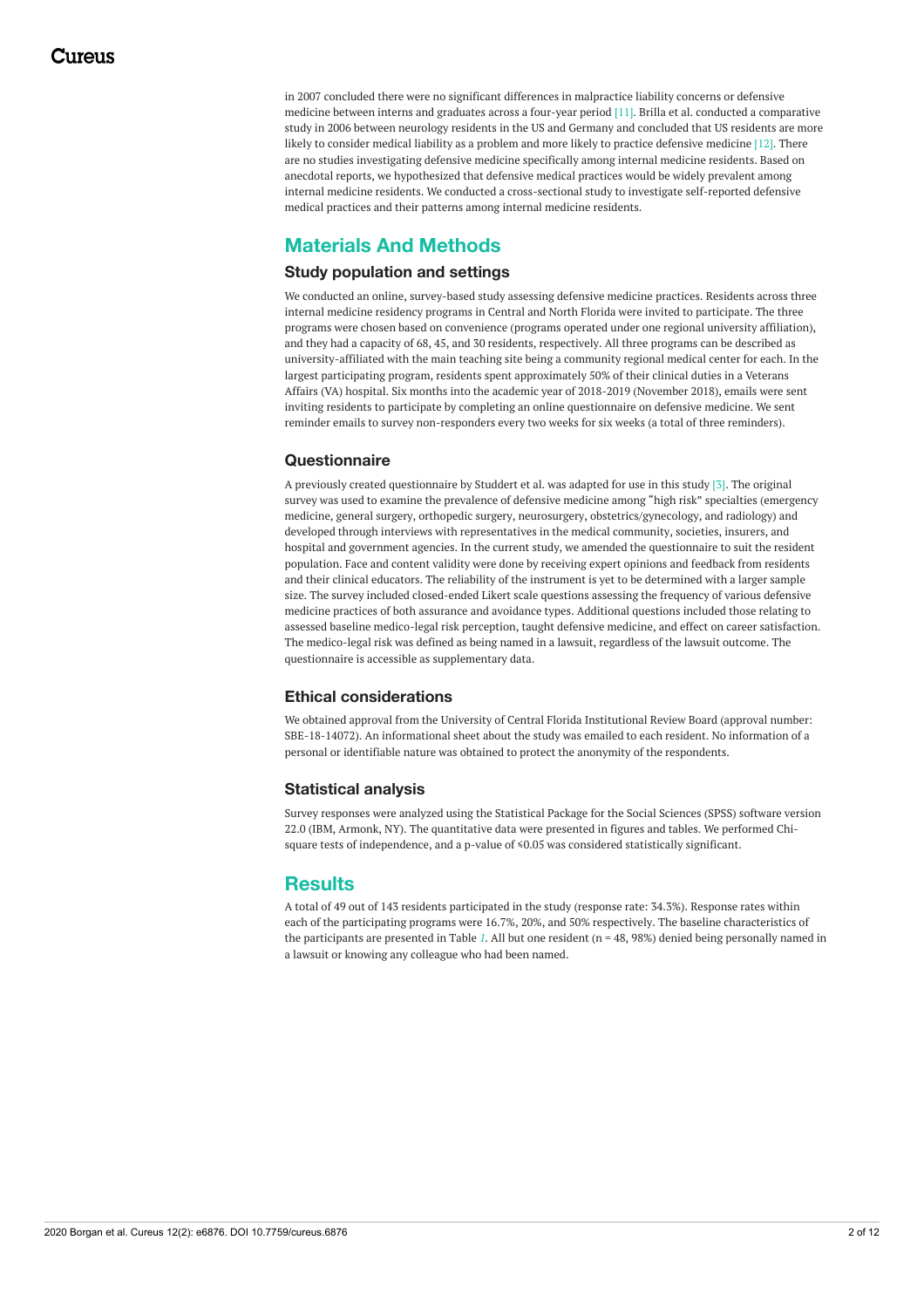<span id="page-2-0"></span>

| Characteristic                         | <b>Number</b>           | Percent (%) |
|----------------------------------------|-------------------------|-------------|
| Age, years                             |                         |             |
| $25 - 27$                              | 9                       | 18.8        |
| 28-29                                  | 13                      | 27.1        |
| 30-32                                  | 16                      | 33.3        |
| 33-35                                  | $\overline{\mathbf{4}}$ | 8.3         |
| $>36$                                  | 6                       | 12.5        |
| Gender                                 |                         |             |
| Male                                   | 31                      | 66.0        |
| Female                                 | 16                      | 34.0        |
| Ethnicity                              |                         |             |
| White                                  | 25                      | $51.0\,$    |
| <b>Black</b>                           | $\overline{2}$          | 4.1         |
| Hispanic                               | 11                      | 22.4        |
| Asian                                  | $\overline{\mathbf{7}}$ | 14.3        |
| Other                                  | $\overline{4}$          | 8.2         |
| Level in residency                     |                         |             |
| Postgraduate year 1                    | 18                      | 36.7        |
| Postgraduate year 2                    | 22                      | 44.9        |
| Postgraduate year 3                    | 9                       | 18.4        |
| Graduation country                     |                         |             |
| International graduate                 | 44                      | 89.8        |
| United States graduate                 | $\mathbf 5$             | 10.2        |
| Clinical experience prior to residency |                         |             |
| No                                     | 33                      | 67.3        |
| Yes                                    | $16\,$                  | 32.7        |

# **TABLE 1: Baseline characteristics of internal medicine resident respondents across three training programs (total respondents = 49)**

## **Defensive medical practices and the role of supervision**

The details of defensive medical practices obtained from the survey are presented in Figure *[1](#page-3-0)*. There were no statistically significant differences in defensive practices between residents with prior clinical experience and those without. The details of defensive practices within each of the clinical training years are presented in Table *[2](#page-4-0)*.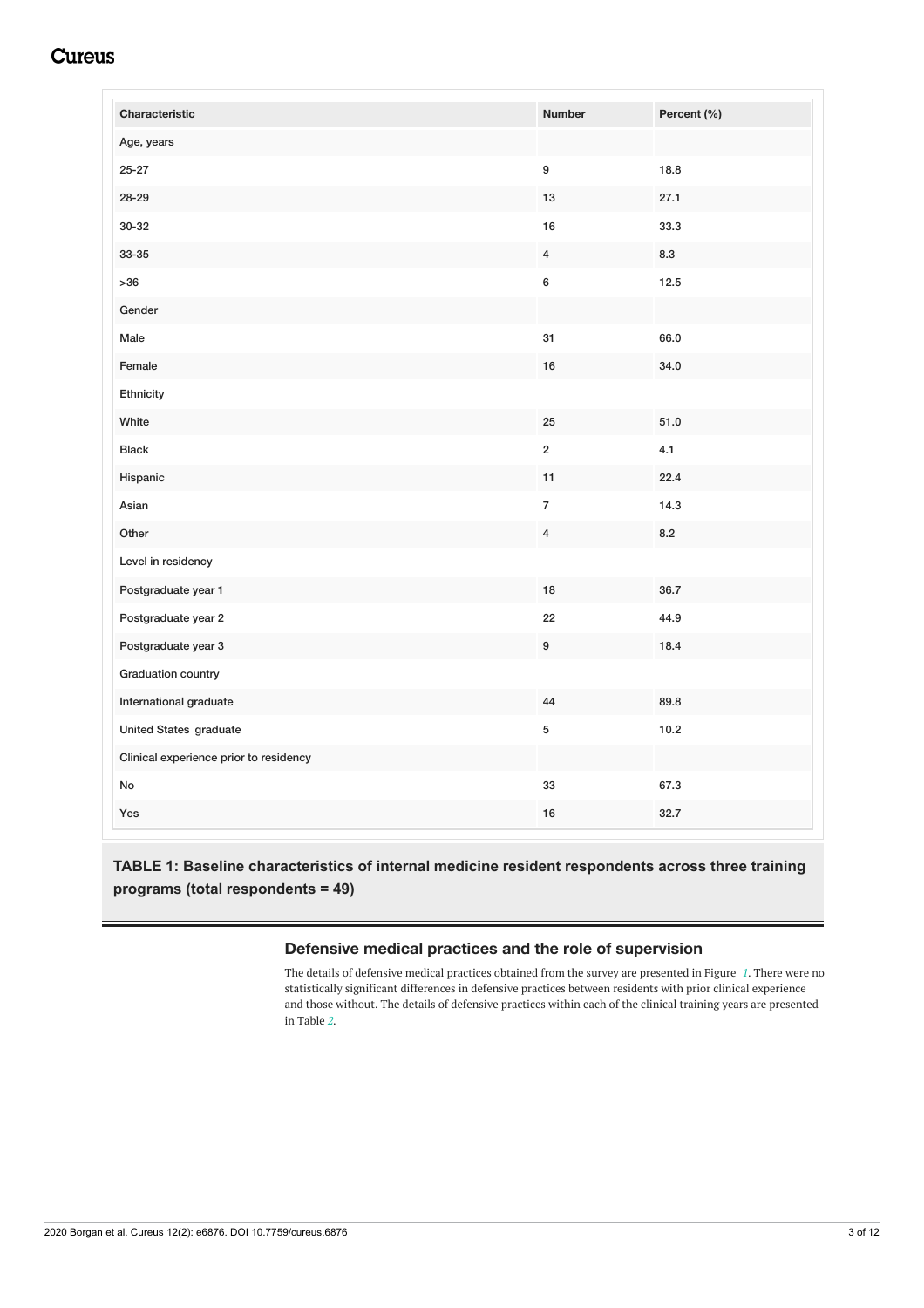<span id="page-3-0"></span>

**FIGURE 1: Self-reported frequency of defensive medical practices among internal medicine residents surveyed (total respondents = 49)**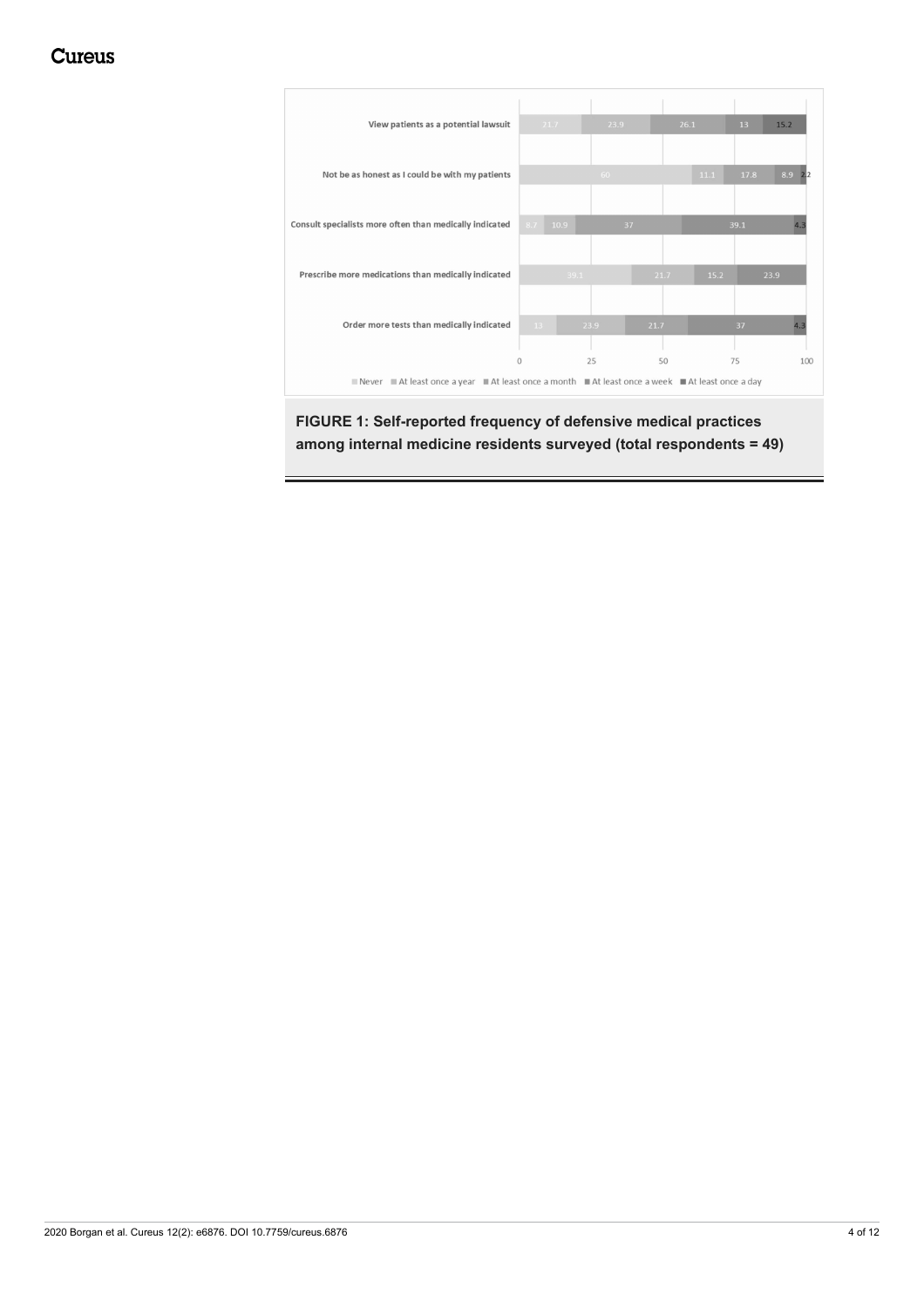<span id="page-4-0"></span>

|                                                               | Training year 1         |                | <b>Training year 2</b> |                | Training year 3         |                |             |
|---------------------------------------------------------------|-------------------------|----------------|------------------------|----------------|-------------------------|----------------|-------------|
|                                                               | Number of<br>residents  | Percent<br>(%) | Number of<br>residents | Percent<br>(%) | Number of<br>residents  | Percent<br>(%) | P-<br>value |
| Prior clinical training                                       |                         |                |                        |                |                         |                |             |
| No                                                            | 15                      | 83.3           | 12                     | 54.5           | 6                       | 66.7           | 0.16        |
| Yes                                                           | 3                       | 16.7           | 10                     | 45.5           | 3                       | 33.3           |             |
| <b>Graduation country</b>                                     |                         |                |                        |                |                         |                |             |
| International                                                 | 15                      | 83.3           | 33                     | 100.0          | 7                       | 77.8           | 0.09        |
| <b>United States</b>                                          | 3                       | 16.7           | 0                      | 0.0            | $\overline{c}$          | 22.2           |             |
| Perceived risk of malpractice lawsuit<br>during residency     |                         |                |                        |                |                         |                |             |
| Low                                                           | $\overline{7}$          | 38.9           | 12                     | 54.5           | 8                       | 88.9           | 0.19        |
| Moderate                                                      | 10                      | 55.6           | 9                      | 40.9           | 1                       | 11.1           |             |
| High                                                          | 1                       | 5.6            | 1                      | 4.5            | 0                       | 0.0            |             |
| I view patients as a potential lawsuit                        |                         |                |                        |                |                         |                |             |
| Never                                                         | 6                       | 35.3           | 3                      | 15.0           | 1                       | 11.1           | 0.23        |
| All other responses                                           | 11                      | 64.7           | 17                     | 85.0           | 8                       | 88.9           |             |
| I am not as honest as I could be with my<br>patients          |                         |                |                        |                |                         |                |             |
| Never                                                         | 10                      | 58.8           | 10                     | 50.0           | $\overline{7}$          | 87.5           | 0.19        |
| All other responses                                           | $\overline{7}$          | 41.2           | 10                     | 50.0           | 1                       | 12.5           |             |
| I consult specialists more often than<br>clinically indicated |                         |                |                        |                |                         |                |             |
| <b>Never</b>                                                  | $\overline{2}$          | 11.8           | $\overline{2}$         | 10.0           | $\mathbf 0$             | 0.0            | 0.58        |
| All other responses                                           | 15                      | 88.2           | 18                     | 90.0           | 9                       | 100.0          |             |
| I prescribe more medication than<br>clinically indicated      |                         |                |                        |                |                         |                |             |
| Never                                                         | $\overline{7}$          | 41.2           | 6                      | 30.0           | 5                       | 55.6           | 0.42        |
| All other responses                                           | $10\,$                  | 58.8           | 14                     | 70.0           | $\overline{\mathbf{4}}$ | 44.4           |             |
| I order more tests than medically<br>indicated                |                         |                |                        |                |                         |                |             |
| Never                                                         | $\overline{\mathbf{c}}$ | 11.8           | $\overline{2}$         | 15.0           | 1                       | 11.1           | 0.94        |
| All other responses                                           | 15                      | 88.2           | 17                     | 85.0           | 8                       | 88.9           |             |

# **TABLE 2: Frequency of defensive medical practices among survey respondents by training level and experience (total respondents = 49)**

When asked whether they were being explicitly told by attending physician to consider medico-legal risk prior to a medical decision, only five residents answered "never" (10.2%) compared to nine residents who answered "at least once a year" (18.4%), 18 residents who reported "at least once a month" (36.7%), 13 reporting "at least once a week" (26.5%), and four who answered "at least once a day" (8.2%).As for peer-topeer defensive medicine education (senior resident to junior resident), 13 residents reported "never" (27.1%) compared to 9 who reported "at least once a year" (18.8%), 11 reporting "at least once a month" (22.9%), 13 who reported "at least once a week" (27.1%), and 2 who reported "at least once a day" (4.2%).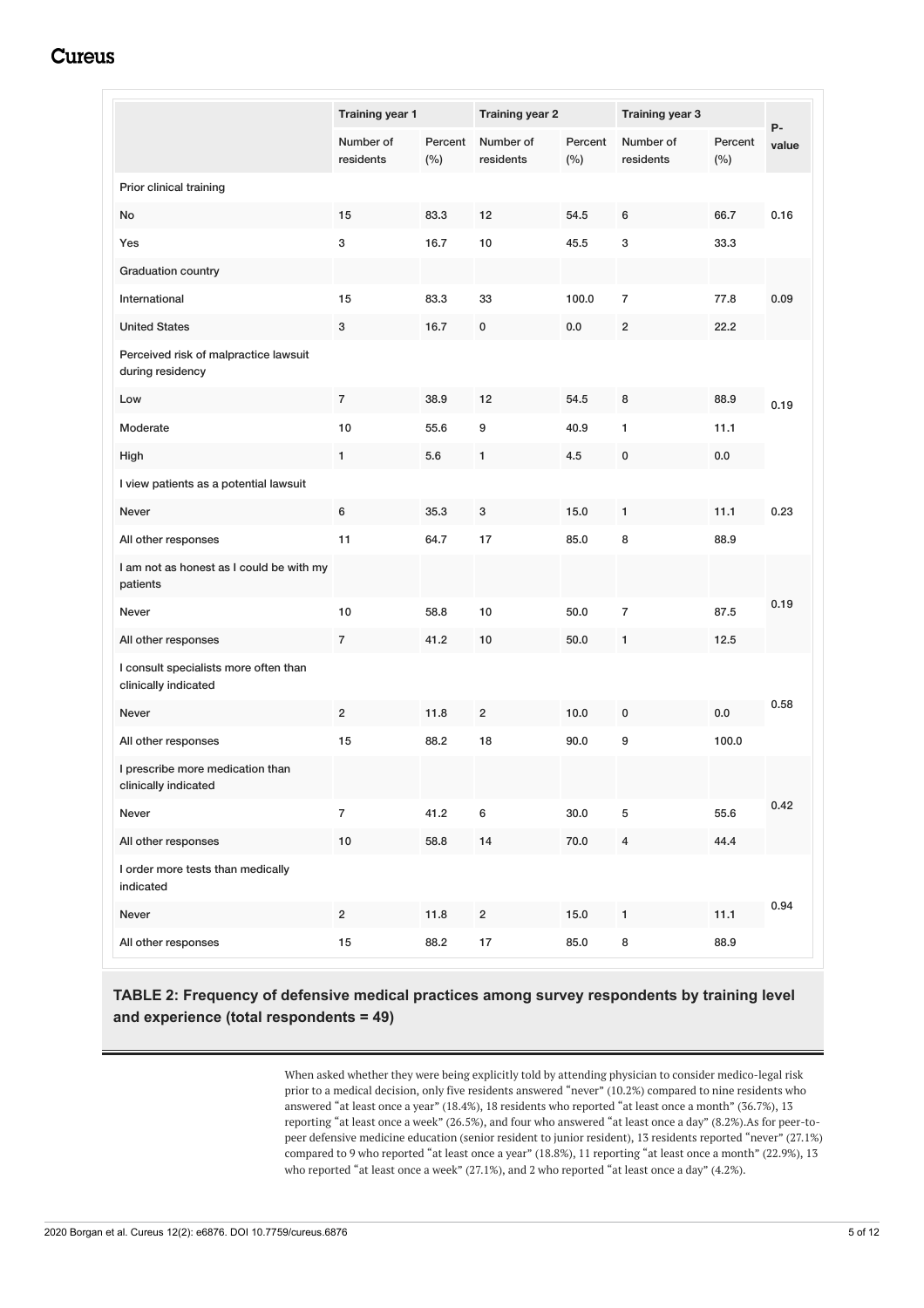### **Medico-legal risk perception**

Twenty-seven residents (55.1%) considered their medico-legal risk during residency to be low compared to 20 residents (40.8%) who considered it to be moderate and two residents (4.1%) who considered it to be high. There was a clear trend towards a perception of lower risk with the increase in training levels as shown in Figure *[2](#page-5-0)*. However, this was not statistically significant (p: 0.19 and 0.20, respectively).

<span id="page-5-0"></span>

## **FIGURE 2: Internal medicine residents' perception of medico-legal risk by training level (total respondents = 49)**

### **Impact on future career and satisfaction**

Forty-two residents reported that concerns about medico-legal risk negatively impacted their career satisfaction (85.7%) compared to seven residents who reported no negative impact (14.3%). Among those who reported negative impact, 16 residents reported "slight negative impact" (32.7%), 19 residents reported "somewhat negative impact" (38.8%), and seven residents reported "very negative impact" (14.3%). There was no difference in career impact between postgraduate year-1 (PGY-1) students and more senior residents (PGY-2 and PGY-3). Forty-six residents reported they would consider medico-legal risk when making medical decisions in their future practice (93.9%) compared to three residents who would not consider it  $(6.1\%)$ .

## **Discussion**

In an increasingly litigious society, defensive medicine is ever more prevalent  $[7-11]$ . The increasing practice of defensive medicine increases healthcare spending by billions of dollars annually as suggested by studies conducted as early as the 19th century [5]. Evidence suggests defensive medicine practices begin during early career development, before specialty training, even as early as during medical school [10]. Studies aiming to explore defensive medical practices are necessary to understand and counteract this phenomenon. In this study, we showed that defensive medicine practices were widely prevalent among our sample of internal medicine residents across all three clinical training stages. A considerable portion of residents reported their medico-legal risk during residency to be moderate, and a majority of them felt that concerns about medico-legal risk negatively impacted their career satisfaction.

There is some evidence that the true risk of medical malpractice claims among physicians is overstated [3]. For example, one study found that only 10% of malpractice claims actually went to trial, with a majority either dropped or settled out of court [3]. For those that progress to trial, the verdict favors healthcare providers 80% of the time [3]. In our study, 44.9% of residents did not consider their medico-legal risk to be low. The reasons behind this discrepancy between actual and perceived medico-legal risk should be explored further. There was a trend towards lower risk perception with the increase in training levels; however, this trend was not statistically significant. Future studies with a larger sample size may explore this further.

Assurance defensive practices (consulting specialists unnecessarily and ordering more tests) were more prevalent than avoidance practices such as not being honest with patients. This is consistent with other studies investigating physicians in training [10]. This pattern may be explained by the perception of risk to patients. While consulting a specialist does increase healthcare spending, it does not necessarily put patients at health risk or interfere with the physician-patient relationship. However, this perception exposes the obvious disconnect between cost consideration and medical decision making among modern physicians. For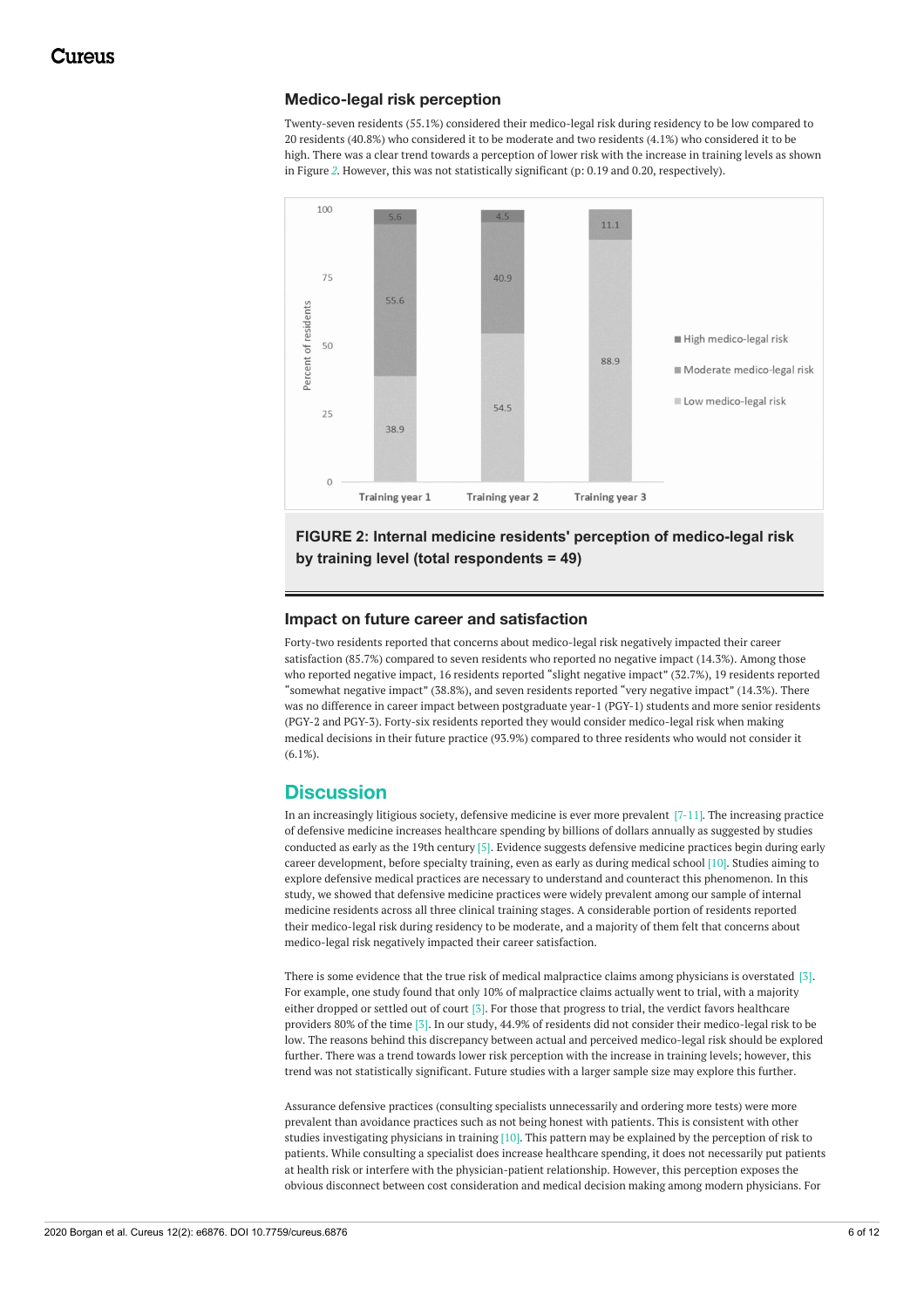example, in one cross-sectional electronic survey study among physicians from the American Medical Association (AMA) Masterfile, only 36% felt they had a "major responsibility" in reducing healthcare costs [13].

In one cross-sectional study conducted among third-year medical students in the United States, students were rarely concerned about medical lawsuits [14]; however, 55.9% felt their faculty were concerned about it, and 32.4% reported faculty actively teaching them defensive medicine practices [15]. The results of our study are consistent with those findings and with findings across the United States. In our study, resident defensive medicine teaching by seniors (PGY-2, PGY-3) to juniors (PGY-1) is also reported; however, being taught defensive medicine by an attending physician or a resident was not correlated with a higher frequency of defensive medicine practices in the current study.

Career satisfaction is particularly important in medicine because it is linked to the quality of care [15]. There is evidence that career dissatisfaction and burnout are increasing in the field of medicine [16]. Medico-legal risk perception in medicine may be a contributing factor. In our study, the majority of the residents reported at least some negative impact from defensive medicine on their career satisfaction.

Tackling defensive medicine will require a multi-system approach. Defensive medicine is widely prevalent in the United States across different specialties, varying training levels, and major academic and nonacademic healthcare settings. The full impact of defensive medicine should also be further explored and monitored on both institutional and national levels.

We believe that minimizing defensive practices requires comprehension of its driving forces across the patient population, healthcare professionals, healthcare institutions, media, legal systems, and national policies [17]. The patient-physician relationship is deteriorating in modern medicine [17]. Decreasing faceto-face time in clinical encounters, a decline of thorough physical exams, and the ease of patient access to contradictory electronic medical information and second opinions have led to a gap in patient-physician trust. Additionally, the over-reliance on guidelines and algorithms has minimized the personal nature of medical practice, replacing it with assembly-line medicine [17]. Given that medico-legal claims favor errors of omission the most, positive defensive medical practices are further incentivized [16]. This phenomenon is also driven by poor physician knowledge and clinical reasoning and the need to "rule out" various diseases [18]. Further, the lack of cost-consciousness among modern physicians needs to be addressed, preferably with a mandatory national residency curriculum as well as local institutional orientation. Interestingly, healthcare institutions may find defensive medicine profitable as reimbursement systems often reward appropriate and inappropriate use of medical testing [18]. The exaggerated media coverage of malpractice lawsuits and the promotion of the profitable industry of malpractice claims continue to drive a wedge between the general population and the physician [16]. From a national policy standpoint, decriminalization of medical errors and reducing the profitability of medico-legal claims may assist in reducing defensive medicine practices. Residents in training are particularly susceptible to learning defensive medicine practices. The graduate medical education community must see this as an opportunity for early intervention by implementing educational strategies targeting both faculty and residents. Practicing medicine is built upon dealing with clinical uncertainties and cannot always be addressed by using "rule out" or over-testing strategies. Further studies are needed to explore and develop strategies to move medicine towards a benchmark of less testing and more communication.

The limitations of our study included selection, non-respondents, and observer biases. Our sample size was limited to residents participating in three programs in one state. These programs have a high percentage of international medical graduates. This may reflect a different level of defensive medical practices not generalizable to the entire US resident pool. Since the malpractice environment varies by state, our population may be more or less inclined to practice defensive medicine than other comparable resident populations [19]. A nationwide study about defensive medicine practices would potentially address this issue. Additionally, since we administered a self-reported questionnaire, we were subject to observer and non-respondents' biases. However, the online distribution of the questionnaire may have minimized these biases.

# **Conclusions**

Defensive medical practices, especially of the assurance type, were found to be prevalent among our sample of internal medicine residents. A significant proportion of residents considered their medico-legal risk during residency to be moderate. Nationwide studies are required to further understand and quantify this phenomenon among internal medicine residents across the United States.

### **Appendices**

### **Questionnaire**

Q1. Have you or any of your colleagues ever been named in a malpractice suit?

o No, Never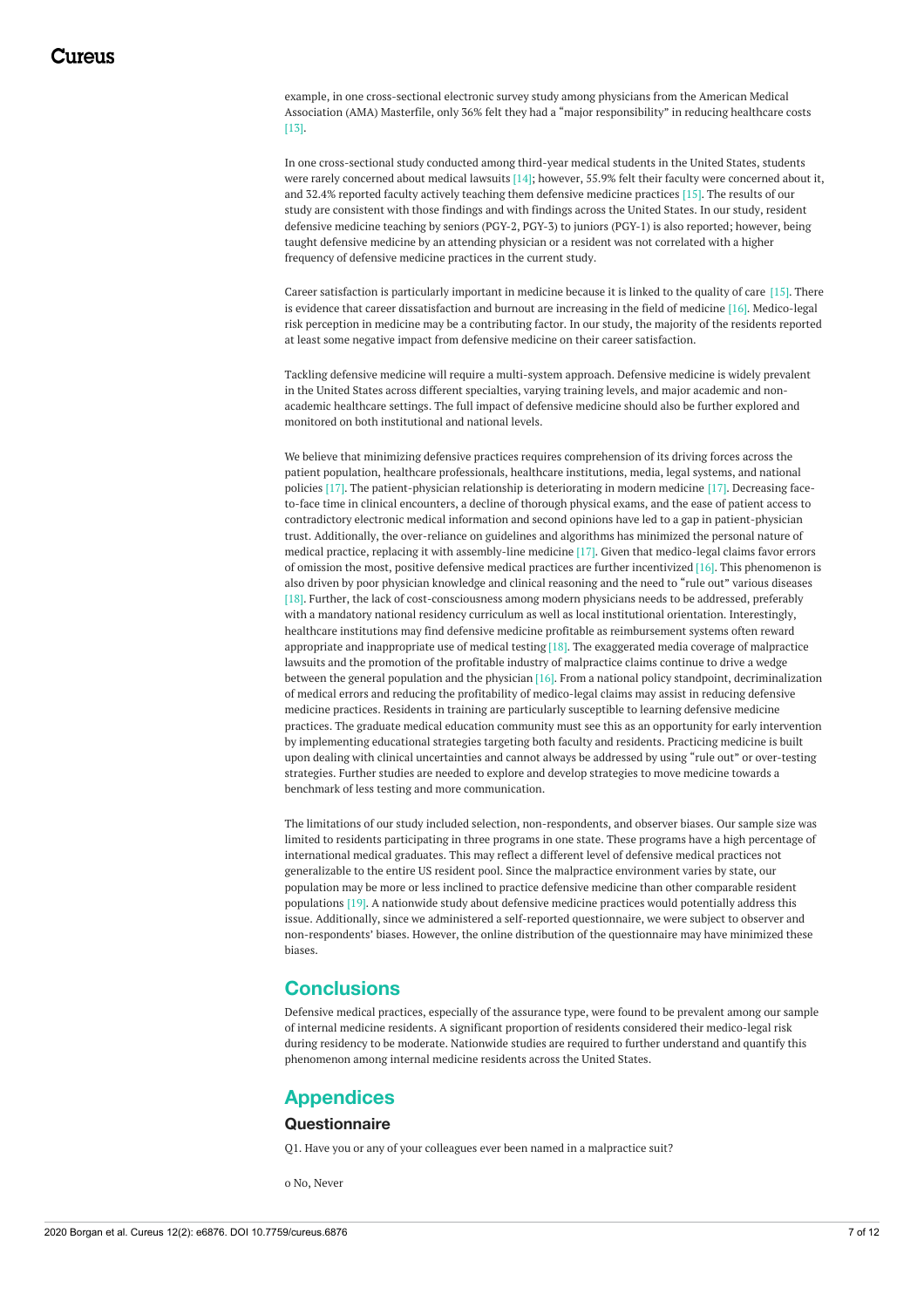#### o Yes

Q2. In your opinion, your risk of malpractice lawsuit during residency is:

o Low

o Moderate

o High

Q3. How often do concerns about malpractice lawsuits cause you to

-Order tests that are not medically indicated

o Never

o At least once a year

o At least once a month

o At least once a week

o At least once a day

-Prescribe medications that are not medically indicated

o Never

o At least once a year

o At least once a month

o At least once a week

o At least once a day

-Consult specialists more often than needed

o Never

o At least once a year

o At least once a month

o At least once a week

o At least once a day

-View patients as a potential lawsuit

o Never

o At least once a year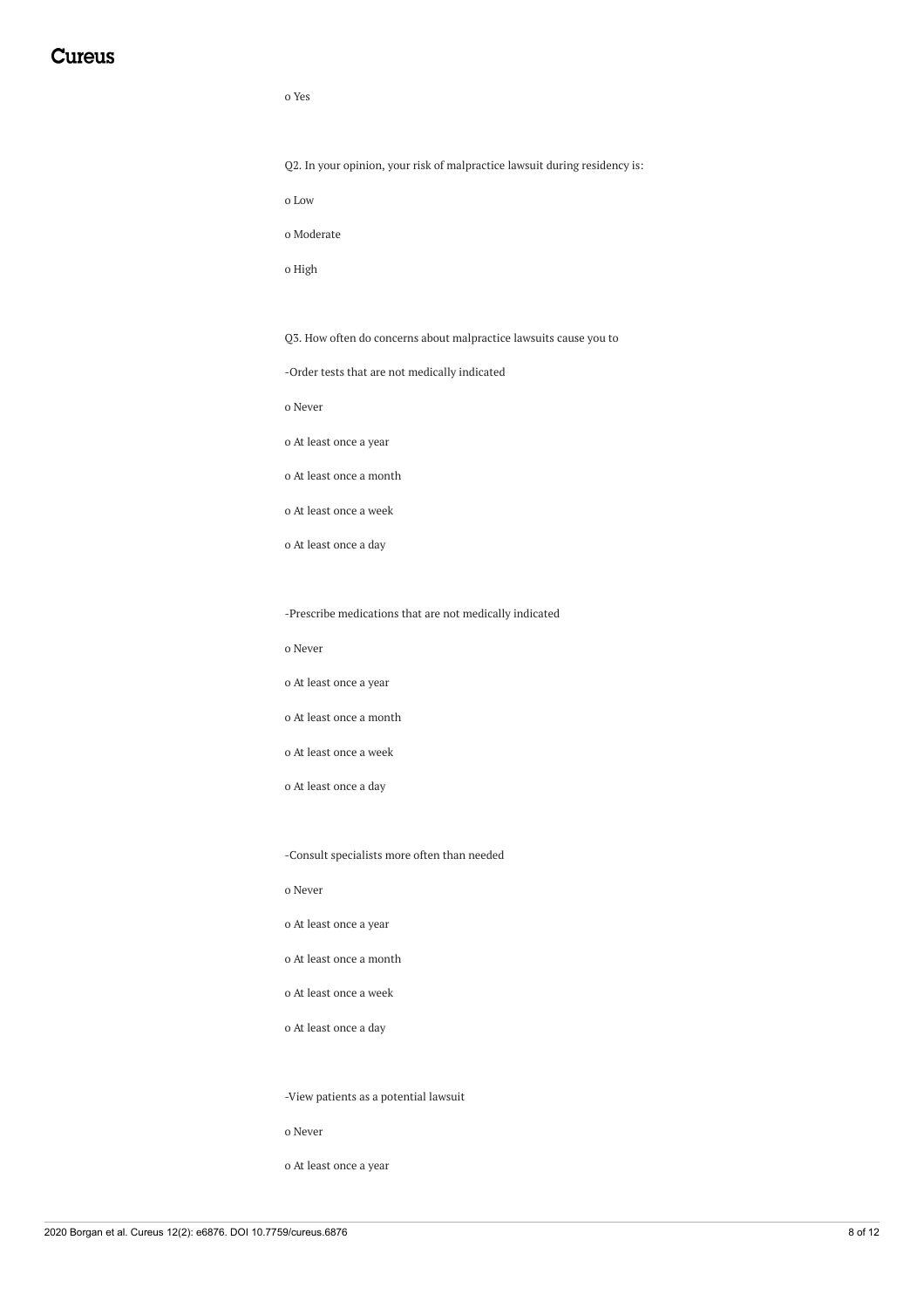o At least once a month

o At least once a week

o At least once a day

-Not be as honest as I could be with patients

o Never

o At least once a year

o At least once a month

o At least once a week

o At least once a day

Q4. What impact has concerns of malpractice lawsuits had on your career satisfaction?

o No negative impact at all

o Slight negative impact

o Somewhat negative impact

o Very negative impact

Q5. How often does your attending physician explicitly recommendthat you consider lawsuit risk when you make clinical decisions in the future?

o Never

o At least once a year

o At least once a month

o At least once a week

o At least once a day

Q6. During your intern year, how often did your supervising resident explicitly recommendthat you consider lawsuit risk when you make clinical decisions in the future?

o Never

o At least once a year

o At least once a month

o At least once a week

o At least once a day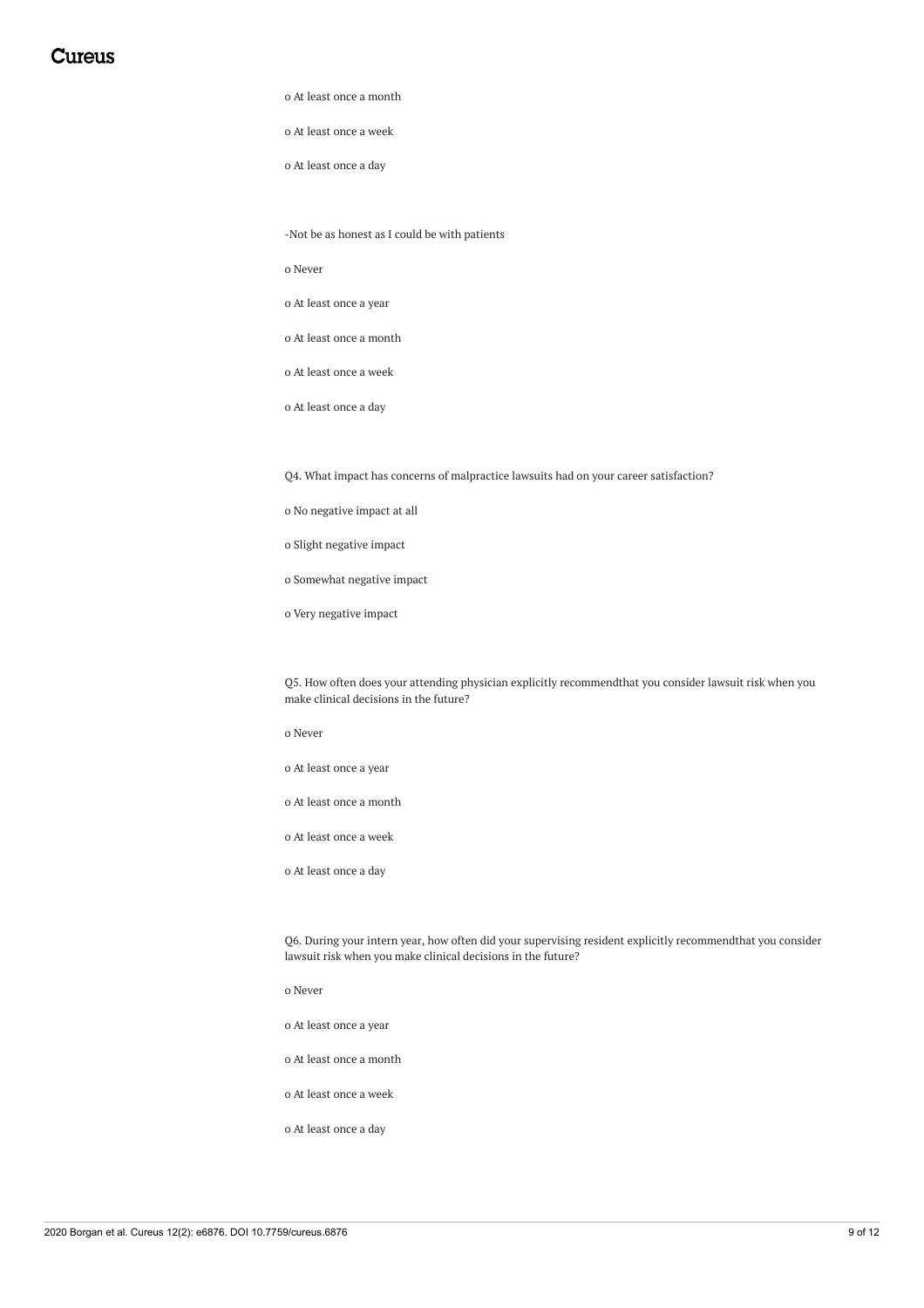| Q7. Do you plan to consider malpractice lawsuit risk when making medical decisions in your future practice? |  |  |
|-------------------------------------------------------------------------------------------------------------|--|--|
|                                                                                                             |  |  |

o No

o Yes

Q8. Specify age group

o Less than 27 years old

o 28-30 years old

o 31-35 years old

o 36 years old or more

Q9. What is your sex?

o Male

o Female

o Other

o Prefer not to disclose

Q10. Which ethnicity do you most identify with?

o White

o Black

o Hispanic or Latino

o Asian

o Other

Q11. Are you an international medical graduate?

o Yes

o No

Q12. Year of residency training

o PGY-1

o PGY-2

o PGY-3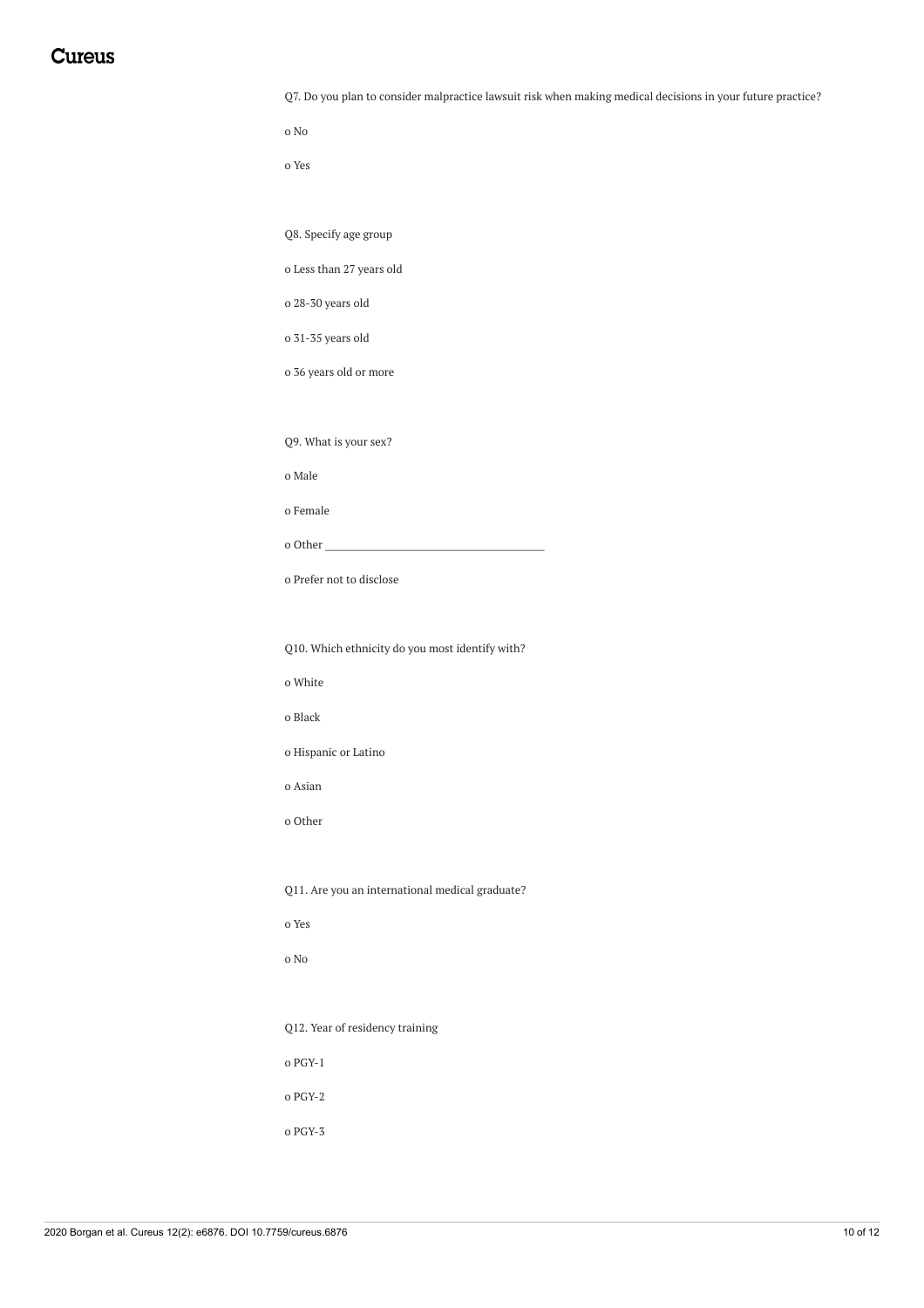Q13. Location of residency training

o Residency program 1

o Residency program 2

o Residency program 3

Q14. Have you completed any formal clinical training prior to beginning residency (ie, residency in another country)?

o Yes

o No

# **Additional Information**

### **Disclosures**

**Human subjects:** Consent was obtained by all participants in this study. University of Central Florida Institutional Review Board issued approval SBE-18-14072. This study has been approved by the Institutional Review Board of the University of Central Florida with the approval number SBE-18-14072. **Animal subjects:** All authors have confirmed that this study did not involve animal subjects or tissue. **Conflicts of interest:** In compliance with the ICMJE uniform disclosure form, all authors declare the following: **Payment/services info:** All authors have declared that no financial support was received from any organization for the submitted work. **Financial relationships:** All authors have declared that they have no financial relationships at present or within the previous three years with any organizations that might have an interest in the submitted work. **Other relationships:** Disclaimer: this research was supported (in whole or in part) by HCA Healthcare and/or an HCA Healthcare affiliated entity. The views expressed in this publication represent those of the author(s) and do not necessarily represent the official views of HCA Healthcare or any of its affiliated entities.

### **Acknowledgements**

The authors would like to thank Dr. David M Studdert for sharing the questionnaire of his Pew-funded project (PI Mello), which we have partially utilized in this study.

### **References**

- 1. Sekhar MS, Vyas N: Defensive medicine: a bane to [healthcare](https://dx.doi.org/10.4103/2141-9248.113688) . Ann Med Health Sci Res. 2013, 3:295-6. [10.4103/2141-9248.113688](https://dx.doi.org/10.4103/2141-9248.113688)
- 2. De Ville K: Act first and look up the law afterward?: medical malpractice and the ethics of defensive medicine. Theor Med Bioeth. 1998, 19:569-89. [10.1023/a:1009991707255](https://dx.doi.org/10.1023/a:1009991707255)
- 3. Studdert DM, Mello MM, Sage WM, DesRoches CM, Peugh J, Zapert K, Brennan TA: Defensive medicine among high-risk specialist physicians in a volatile malpractice [environment.](https://dx.doi.org/10.1001/jama.293.21.2609) JAMA. 2005, 293:2609-17. [10.1001/jama.293.21.2609](https://dx.doi.org/10.1001/jama.293.21.2609)
- 4. Thompson MS, King CP: Physician [perceptions](https://dx.doi.org/10.1016/0149-7189(84)90029-6) of medical malpractice and defensive medicine . Eval Program Plann. 1984, 7:95-104. [10.1016/0149-7189\(84\)90029-6](https://dx.doi.org/10.1016/0149-7189(84)90029-6)
- 5. Rubin RJ, Mendelson DN: How much does [defensive](https://www.ncbi.nlm.nih.gov/pubmed/10136689) medicine cost?. J Am Health Policy. 1994, 4:7-15.
- 6. Rothberg MB, Class J, Bishop TF, Friderici J, Kleppel R, Lindenauer PK: The cost of defensive medicine on 3 hospital medicine services. JAMA Intern Med. 2014, 174:1867-8. [10.1001/jamainternmed.2014.4649](https://dx.doi.org/10.1001/jamainternmed.2014.4649)
- 7. Bishop TF, Federman AD, Keyhani S: [Physicians'](https://dx.doi.org/10.1001/archinternmed.2010.155) views on defensive medicine: a national survey . Arch Intern Med. 2010, 170:1081-3. [10.1001/archinternmed.2010.155](https://dx.doi.org/10.1001/archinternmed.2010.155)
- 8. Smith TR, Habib A, Rosenow JM, et al.: Defensive medicine in neurosurgery: does state-level liability risk matter?. Neurosurgery. 2015, 76:105-13. [10.1227/NEU.0000000000000576](https://dx.doi.org/10.1227/NEU.0000000000000576)
- 9. Jena AB, Seabury S, Lakdawalla D, Chandra A: [Malpractice](https://dx.doi.org/10.1056/NEJMsa1012370) risk according to physician specialty . N Engl J Med. 2011, 365:629-36. [10.1056/NEJMsa1012370](https://dx.doi.org/10.1056/NEJMsa1012370)
- 10. O'Leary KJ, Choi J, Watson K, Williams MV: Medical students' and residents' clinical and educational experiences with defensive medicine. Acad Med. 2012, 87:142-8. [10.1097/ACM.0b013e31823f2c86](https://dx.doi.org/10.1097/ACM.0b013e31823f2c86)
- 11. Rodriguez RM, Anglin D, Hankin A, Hayden SR, Phelps M, McCollough L, Hendey GW: A [longitudinal](https://dx.doi.org/10.1197/j.aem.2007.01.020) study of emergency medicine residents' malpractice fear and defensive medicine. Acad Emerg Med. 2007, 14:569- 73. [10.1197/j.aem.2007.01.020](https://dx.doi.org/10.1197/j.aem.2007.01.020)
- 12. Brilla R, Evers S, Deutschländer A, Wartenberg KE: Are neurology residents in the United States being taught defensive medicine?. Clin Neurol Neurosurg. 2006, 108:374-7. [10.1016/j.clineuro.2005.05.013](https://dx.doi.org/10.1016/j.clineuro.2005.05.013)
- 13. Tilburt JC, Wynia MK, Sheeler RD, et al.: Views of US physicians about [controlling](https://dx.doi.org/10.1001/jama.2013.8278) health care costs . JAMA. 2013, 310:380-8. [10.1001/jama.2013.8278](https://dx.doi.org/10.1001/jama.2013.8278)
- 14. Johnston WF, Rodriguez RM, Suarez D, Fortman J: Study of medical students' malpractice fear and defensive medicine: A "hidden curriculum?". West J Emerg Med. 2014, 15:293-8. [10.5811/westjem.2013.8.19045](https://dx.doi.org/10.5811/westjem.2013.8.19045)
- 15. Janicijevic I, Seke K, Djokovic A, Filipovic T: Healthcare workers [satisfaction](https://www.ncbi.nlm.nih.gov/pmc/articles/PMC3743622/) and patient satisfaction where